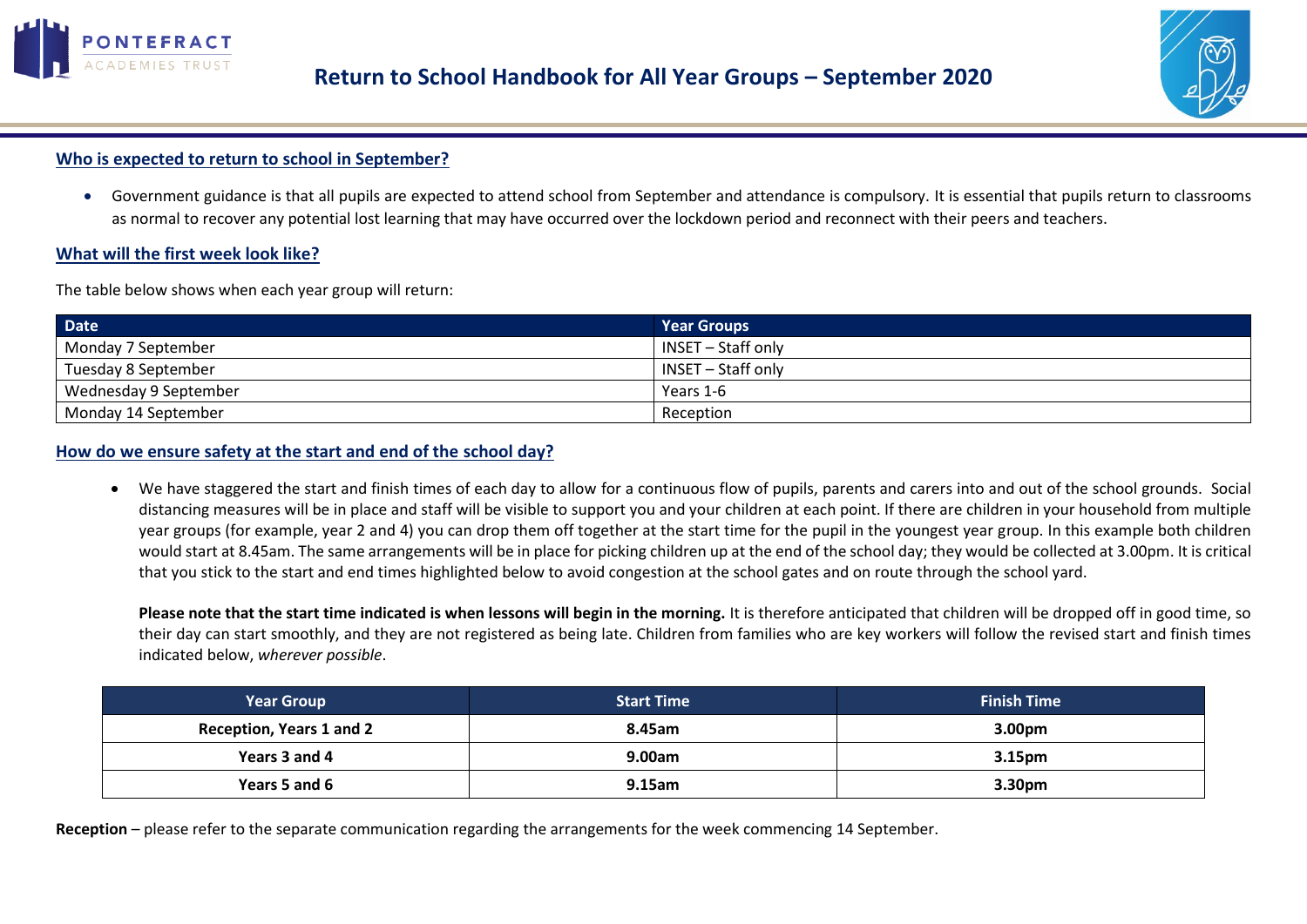



### **Entering and leaving the school for all pupils**

- All pupils will enter and leave the premises via the same one-way route planned around the school building. Only one parent/carer will be allowed to drop off and/or pick up their children. If other family members are supporting parents/carers with drop off or collection, please let the school office know.
- Parents/carers can only enter the school to drop off and pick up their children through the caretaker's gate (Moxon Close side), **this will be labelled Gate A.** Staff will be present to guide you to the classroom doors where all pupils will be required to sanitise their hands prior to entering their classroom.
- Once your child has been dropped off/picked up you will leave the school via the Lyon Road exit, **this will be labelled Gate B**. A one-way system is in place. Social distancing markers are present throughout the route and we ask that you adhere to social distancing requirements at all times and to enter and leave the premises as quickly as you can.

## **How will we ensure guidance is followed in reducing social contact?**

#### **Classrooms**

 Classrooms will return to full capacity from 9 September. Pupils will be arranged in year group 'protective bubbles' to minimise the potential spread of infection between social groups. Movement will still be restricted around school, but it is envisaged that school life, in general, will return to normal.

#### **Breaks and Lunches**

 Breaks and lunches will be staggered to ensure 'social groups' are maintained in classes and within key stages. Each class will have a designated area assigned to them in the playground to socialise and play. In the first instance, we intend to serve school lunches in the classroom. This will ensure that children from different social groups do not mix unnecessarily. Pupils will be allowed to bring in their own lunchbox and water bottles. We ask that parents/carers fill water bottles before they drop their children off in the morning. The school does have a limited supply of bottled water for children that require additional water throughout the day.

#### **Breakfast Clubs and Afterschool Clubs**

- We are currently planning to reopen our Breakfast and Afterschool Clubs as soon as possible. As always, we will keep families informed of any proposed changes.
- Children eligible for FSM will still be offered toast in the morning.

## **Educational Trips and Visits**

• No educational trips or visits have been planned for the first term back to school. Once the first term is over (23<sup>rd</sup> October) the school will review its position. All future trips and visits, as you would expect, will be robustly risk assessed.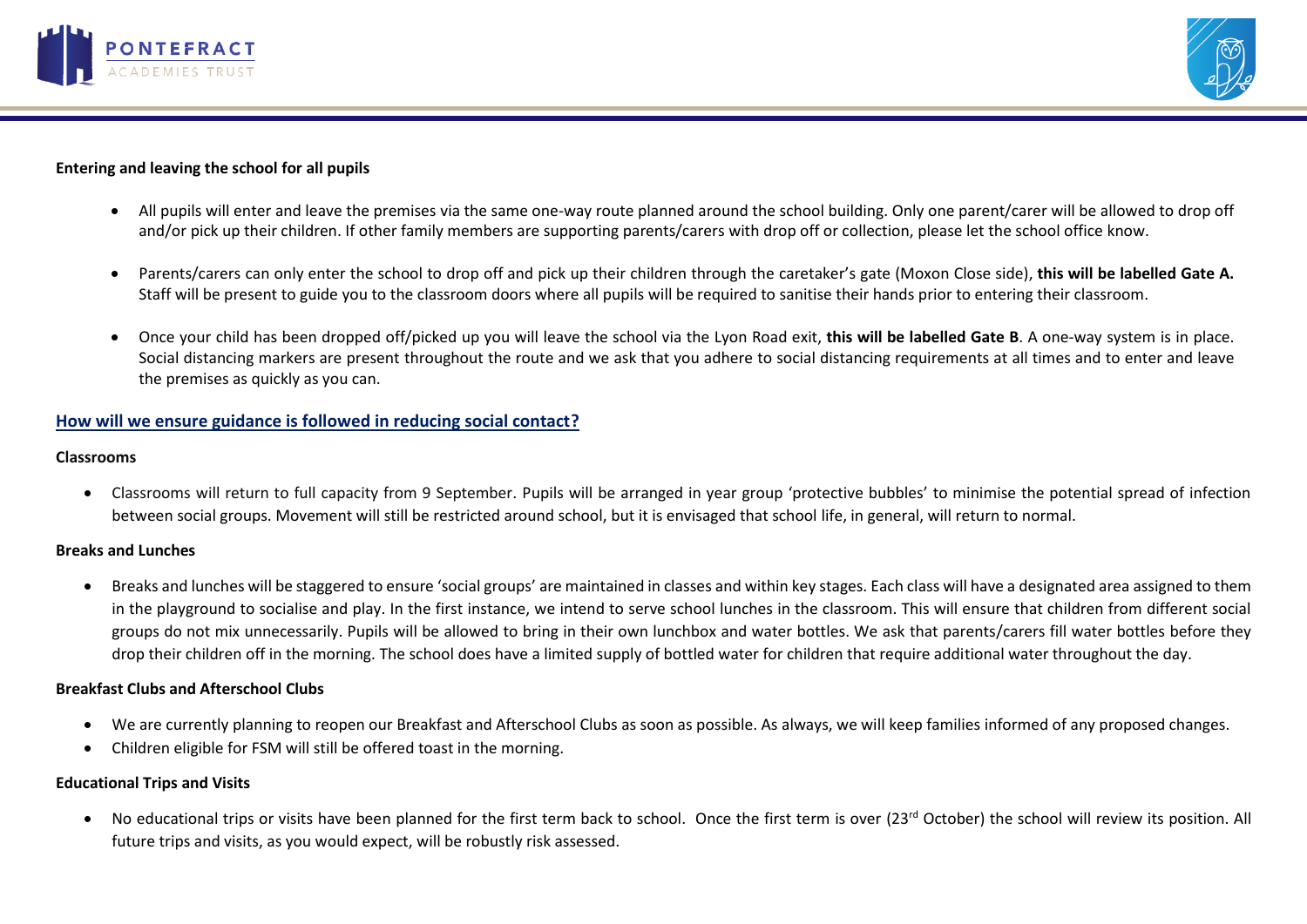



#### **Equipment**

• The school will provide all necessary classroom equipment for pupils including pencil cases, pencils, rulers, pens, copy books and reading books. It is still recommended that children limit the amount of equipment they take into school each day, to essentials such as a school bag, lunch box, hats, coats, reading book and water bottles.

## **Do pupils have to wear a face mask in school?**

You will be aware that guidance has recently been released regarding the use of face masks in secondary schools. Currently, they are not compulsory in primary education and therefore:

- There is no expectation for pupils to wear face masks in school.
- There is no expectation that pupils will wear face masks in classrooms and whilst outdoors at school. However, face masks and face shields can be worn by pupils at the discretion and wishes of individual parents/carers.

#### **What are the expectations regarding uniform?**

- There is an expectation that school uniform should be worn as normal for all children. Teachers will inform parents and carers the days PE lessons will occur as part of the normal school timetable. On these days, and until further notice, pupils will only have to bring trainers into school with them which can be stored in the cloakroom area.
- Further details can be found at <https://carletonpark.patrust.org.uk/school-uniform/>

## **Can parents/carers visit the school?**

 Only visitors with a prior arranged appointment will be allowed on the school site. Where possible, appointments will be conducted via telephone/virtually. This will also be the case for any outside agencies. Where there is no option other than for a visitor to be on the school site, social distancing measures will be in place.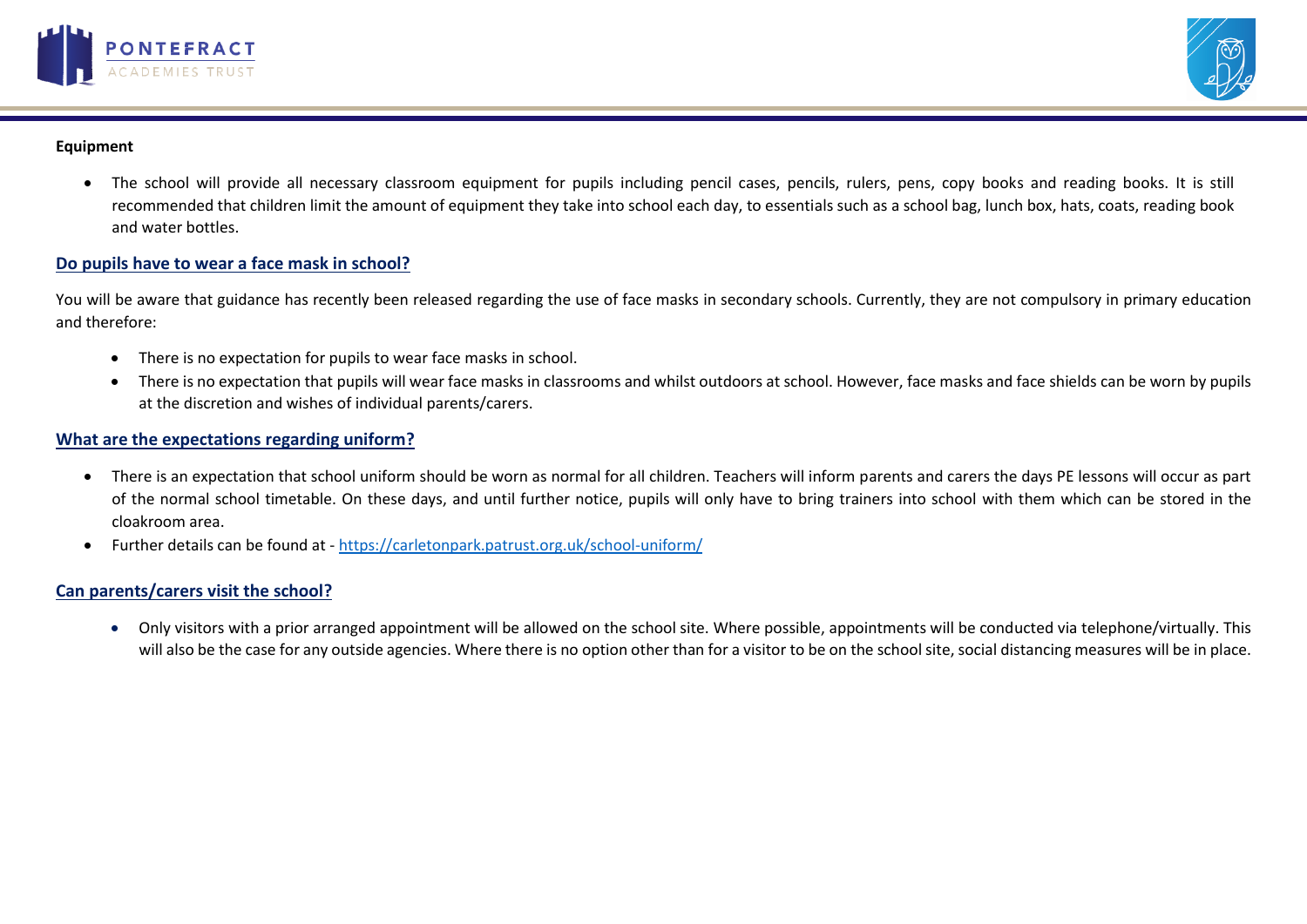



# **How are we ensuring classrooms are safe learning environments with good hygiene?**

Good sanitisation practice and the avoidance of unnecessary contact with others are essential features of preventing the spread of any virus. The risk to children themselves of becoming severely ill from coronavirus (COVID-19) is very low. Pupils will be asked to wash their hands and use sanitiser at regular intervals throughout the day. Younger pupils will be fully supported to wash their hands effectively and safely by staff members.

In addition:

- Pupils will stay in their own classroom to minimise movement throughout school. Within that classroom, each pupil will have their own desk, their own equipment and their own exercise books to ensure that they do not need to unnecessarily move or borrow equipment. Equipment and exercise books should be left on the pupil's desk at the end of the day and not taken home.
- All pupil desks are set up in a way that are front-facing meaning pupils will not directly face each other during lessons.
- Teachers will remain, wherever possible, socially distanced from pupils at the front of the classroom.
- Hand sanitiser is available in each classroom and the classroom will be cleaned prior to learning taking place and at the end of each day.
- All doors will be kept open using door wedges to prevent pupils having to touch handles to open and close doors.
- All IT facilities in each classroom, such as keyboards and iPads will be cleaned and sanitised prior to the start of each lesson.
- Staff are very aware of the symptoms of Coronavirus and pupils will be encouraged to tell an adult if they feel unwell.

## **What happens if my child displays COVID-19 symptoms at home?**

If your child displays COVID-19 symptoms at home i.e. a new continuous cough, a high temperature, or a loss of/change in their normal sense of taste or smell, they must self-isolate for at least 10 days from when the symptoms started. If this is the case, please contact the school office immediately using the contact details below.

#### **Telephone: 01977 722615**

#### **Email: admin@carletonpark.patrust.org.uk**

You should arrange to have a test as soon as possible to see if your child has COVID-19 and contact the school with the result at the earliest opportunity. If there is another sibling in the household that attends school, they must also self-isolate for 14 days. Individual cases will be discussed with parents/carers to ascertain return dates for pupils. Tests can be booked online through the NHS testing and tracing for [coronavirus](https://www.nhs.uk/conditions/coronavirus-covid-19/testing-for-coronavirus/) website, or ordered by telephone via NHS 119 for those without access to the internet. Essential workers, which includes anyone involved in education or childcare, have priority access to testing.